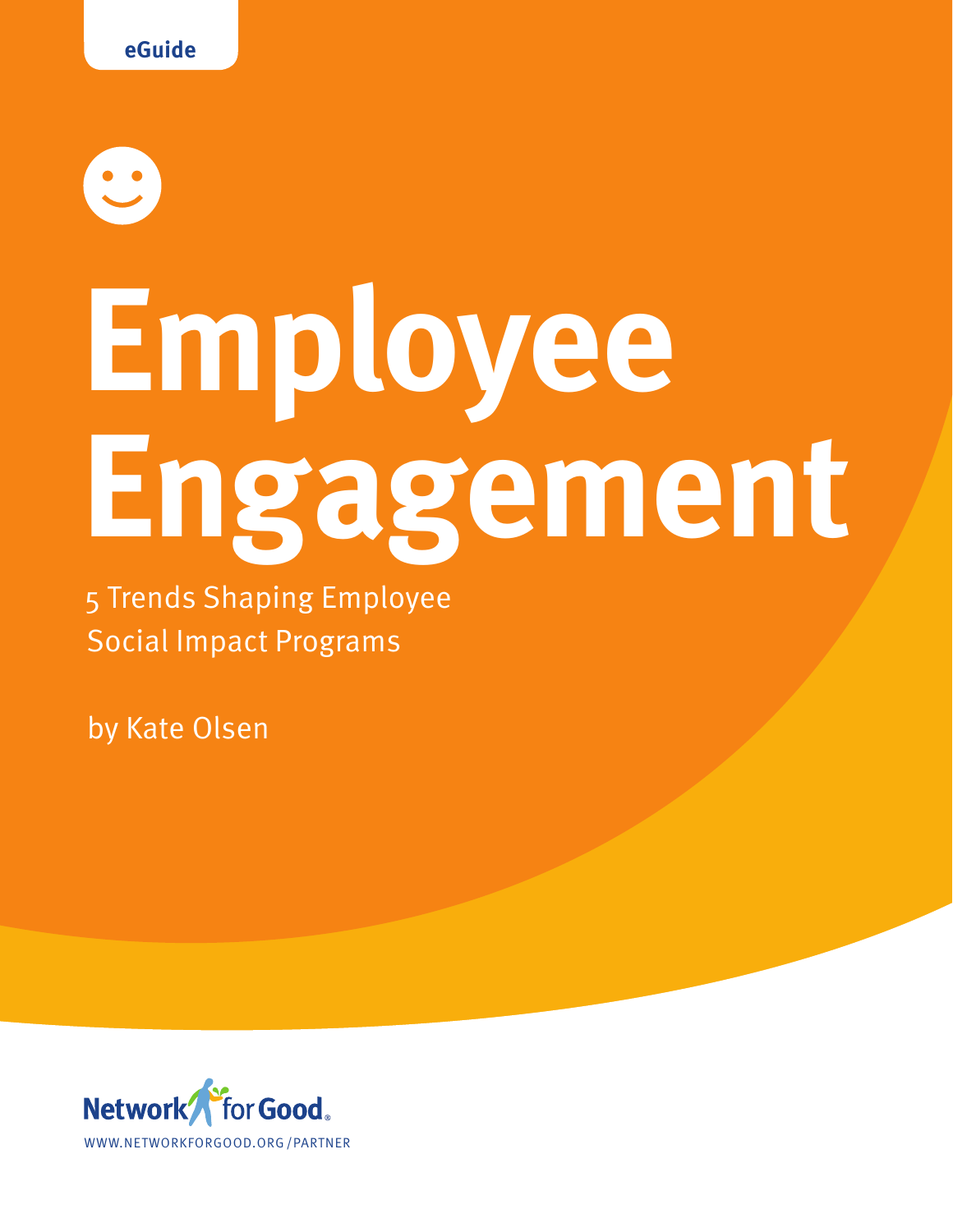# The Opportunity

An engaged, motivated workforce is one of – if not the – most important success factors for your business. Motivation can take many forms: perks, awards, bonuses, more vacation time and other benefits. The best employee engagement programs nurture professional development and promote physical, emotional and social well-being.

The Towers Watson 2012 Global Workforce Study<sup>i</sup> surveyed employees at 50 global companies on how their employers motivate, incent, reward and otherwise engage them in the workplace. Not surprisingly, the companies with sustainable, holistic employee engagement programs scored highest and achieved better bottom line results compared to their peers with lower engagement.

According to Towers Watson, sustainable engagement is defined as the intensity of employees' connection to their organization, based on three core elements: commitment to achieving work goals (being engaged), an environment that supports productivity in multiple ways (being enabled), a work experience that promotes well-being (feeling energized).

#### **TABLE OF CONTENTS**

| The Opportunity         | 2 |
|-------------------------|---|
| The Case for Cause      | З |
| The Trends              | 4 |
| 1. Charity Rewards      | 4 |
| 2. Mobile Access        | 5 |
| 3. Social Sharing       | 6 |
| 4. Micro Actions        | 6 |
| 5. Global Participation | 8 |
| The Call to Action      |   |

## Investing in holistic employee engagement = tangible impact on the bottom line

#### **Companies with the highest sustainable engagement scores had an average one-year operating margin of 27%**



**Source:** [Towers Watson 2012 Global Workforce Studyi](http://www.towerswatson.com/Insights/IC-Types/Survey-Research-Results/2012/07/2012-Towers-Watson-Global-Workforce-Study)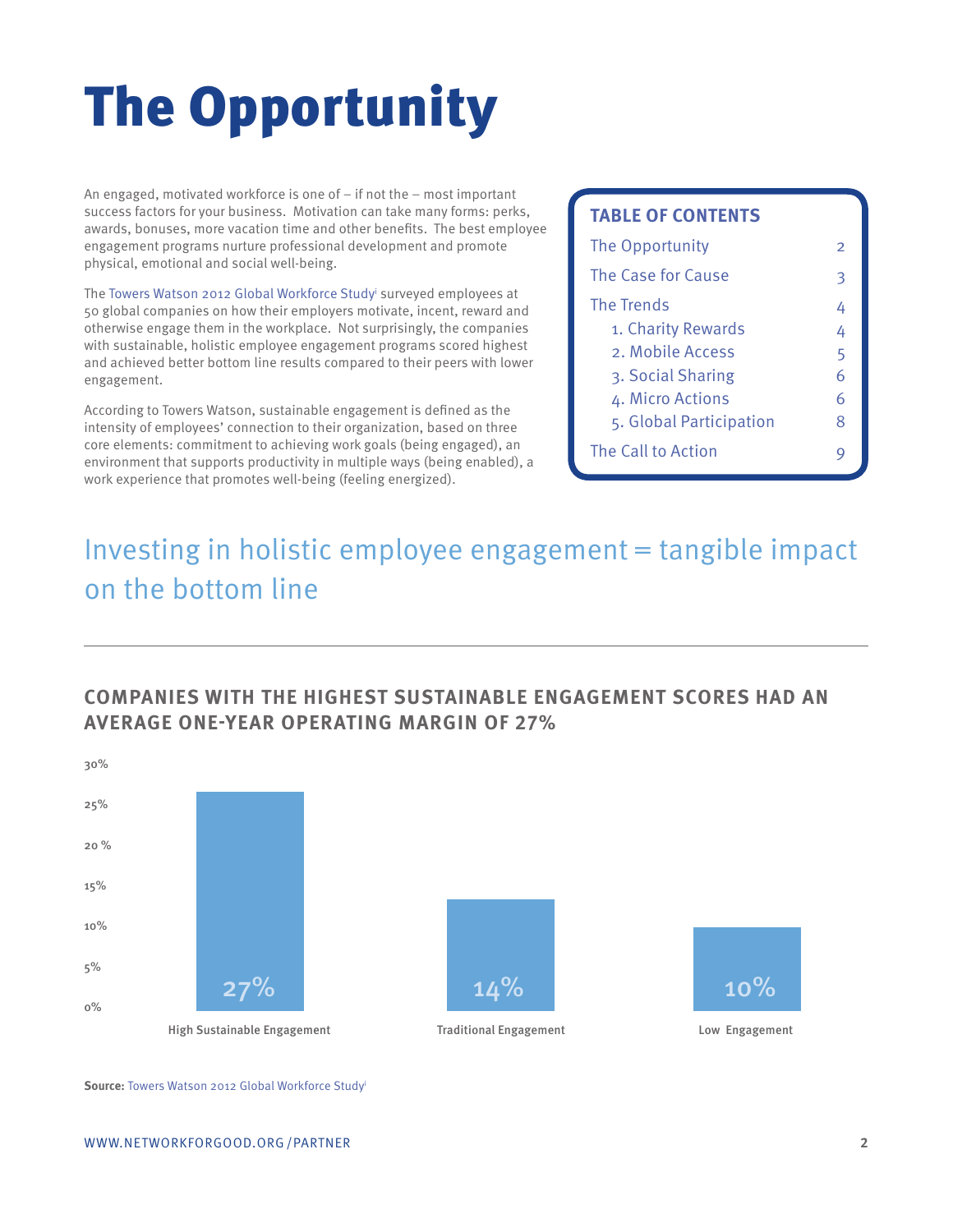## <span id="page-2-0"></span>The Case for Cause

An important, often underleveraged, form of motivation is involvement in social impact initiatives. A growing body of evidence points to the power of enabling employees – especially millennials – to give back to the community and support their favorite causes at work.

According to [The 2011 Deloitte Volunteer IMPACT](http://www.deloitte.com/view/en_US/us/About/Community-Involvement/volunteerism/impact-day/f98eec97e6650310VgnVCM2000001b56f00aRCRD.htm) Survey of employed adults ages 21 – 35, millennials who frequently participate in workplace volunteer activities are nearly **twice as likely to be very satisfied with the progression of their career**. ii

Employee engagement through cause is a vital means by which to strengthen employee relationships, enhance employee morale and even build critical skill sets and expertise. Plus, employees are hungry for ways to get involved in cause.

Not sure how to integrate cause into your company's employee engagement strategy? We're here to help.

#### **75%+ of employees want to be involved in their company's giving and volunteering programs**





**Source:** [Cone Communicationsiii](http://www.conecomm.com/stuff/contentmgr/files/0/6bc819050a7914fc99b99c205493d8bc/files/2010_cone_cause_evolution_study_report.pdf)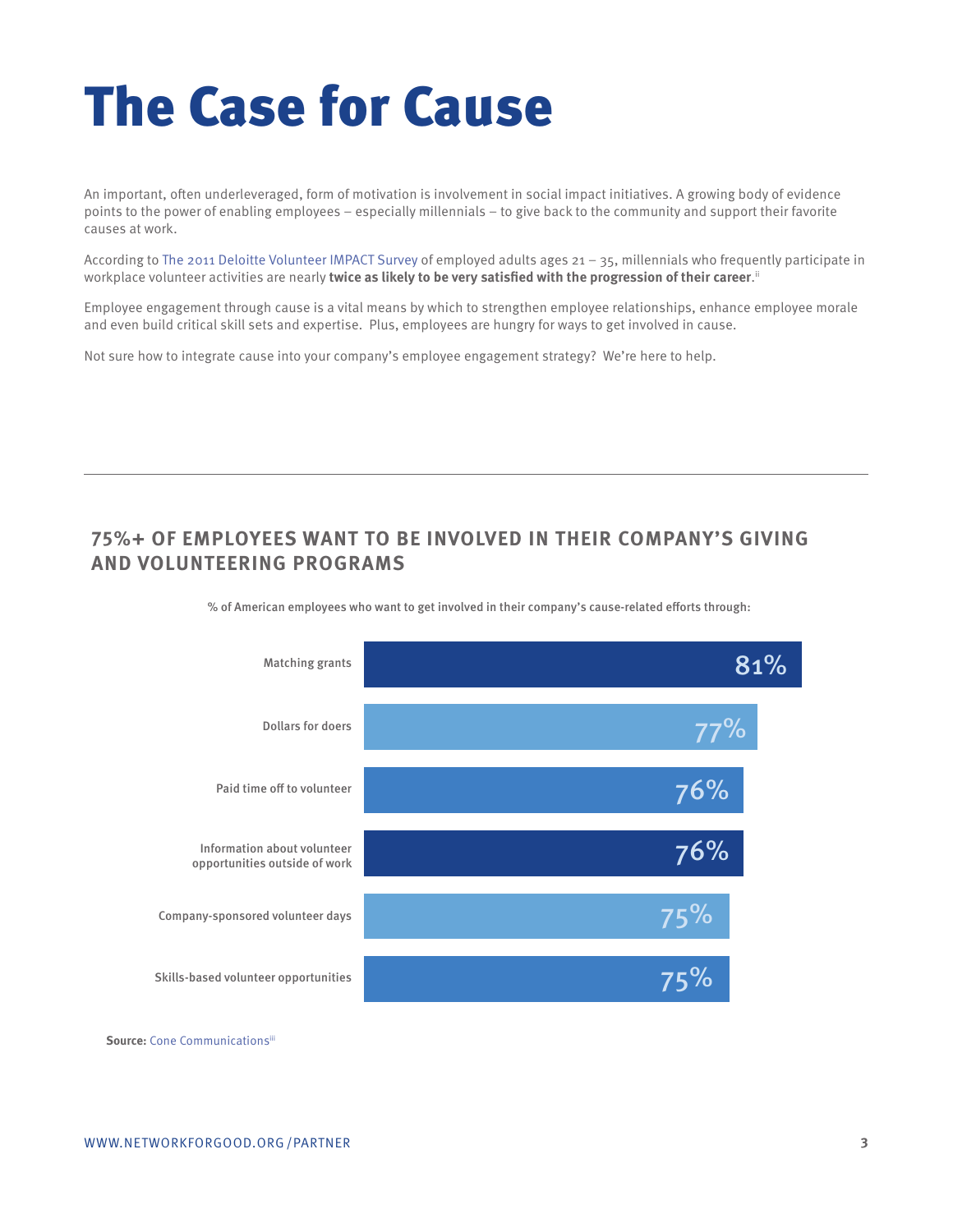# <span id="page-3-0"></span>The Trends

Network for Good interviewed several thought leaders on employee engagement through giving back to capture insights and guidance to inform your company's portfolio of employee engagement opportunities. Whether your company is just getting started with cause initiatives or has a robust social impact strategy in place, the following takeaways and trends will help you deepen employee satisfaction and loyalty to ultimately enhance your employment brand overall.

When asked what one employee cause initiative every company must have, our panel of thought leaders all answered "it depends". A succinct response demonstrating that **there is no one-size- fits-all solution to corporate responsibility**. Rather, your company's cause initiative portfolio is part and parcel of your employee engagement goals, diverse workforce interests, needs and skills, and community investment commitment. As Laura Waters, Regional Solutions Consultant for MicroEdge, points out, the most effective employee cause programs leverage core business values and capabilities to drive the most social impact.

Here are five trends shaping employee social impact programs right now and what they mean for your employee engagement strategy.



Charity rewards include pre-paid donations in the form of charity gift cards, 'dollars for doers' volunteer incentives and matching grants to charities selected by employees. Research shows that the presence of incentives that benefit the community increases charitable activity overall and that when people can choose to support a cause important to them personally, they are even more motivated. As Donna Callejon, Chief Business Officer at GlobalGiving, observes, " Employees want to know that their employer cares about what they care about."

Showing your employees you care is just the first step. The bigger benefit for your employment brand is enabling the 'Helper's High' – a verified chemical reaction in the brain causing a feeling of euphoria after doing good. When your company enables that feeling in your employees, they associate their passion for a cause or doing good with your company.

Charity rewards can take many forms and are a powerful addition to any cause initiative. Here are a few ideas to help your employees 'pay it forward' and engender their loyalty to your company.

- **• Say Thank You:** Thank employees for all their hard work and accomplishments across the year. Instead of another fruit basket or tchotchke, why not show appreciation with a charity gift card that employees can spend as a donation to their favorite charities?
- **• Incentivize Participation:** Trying to get more employees involved in your volunteer program? Looking to get employees to show up for a team-building activity? Instead of springing for t-shirts or other paraphernalia that will get limited use post-event, give employees a pre-paid donation to allocate to a cause close to their hearts. Employees will be motivated to 'pay back' their time to your initiative through the act of 'paying it forward' to benefit the community.
- **• Mark a Milestone:** An award or certificate is nice to receive, but then sits on a shelf collecting dust. Why not celebrate service anniversaries and other employee milestones with the gift of charity instead? Help your employees mark the occasion through action by supporting something they care about. The milestone will feel twice as nice.



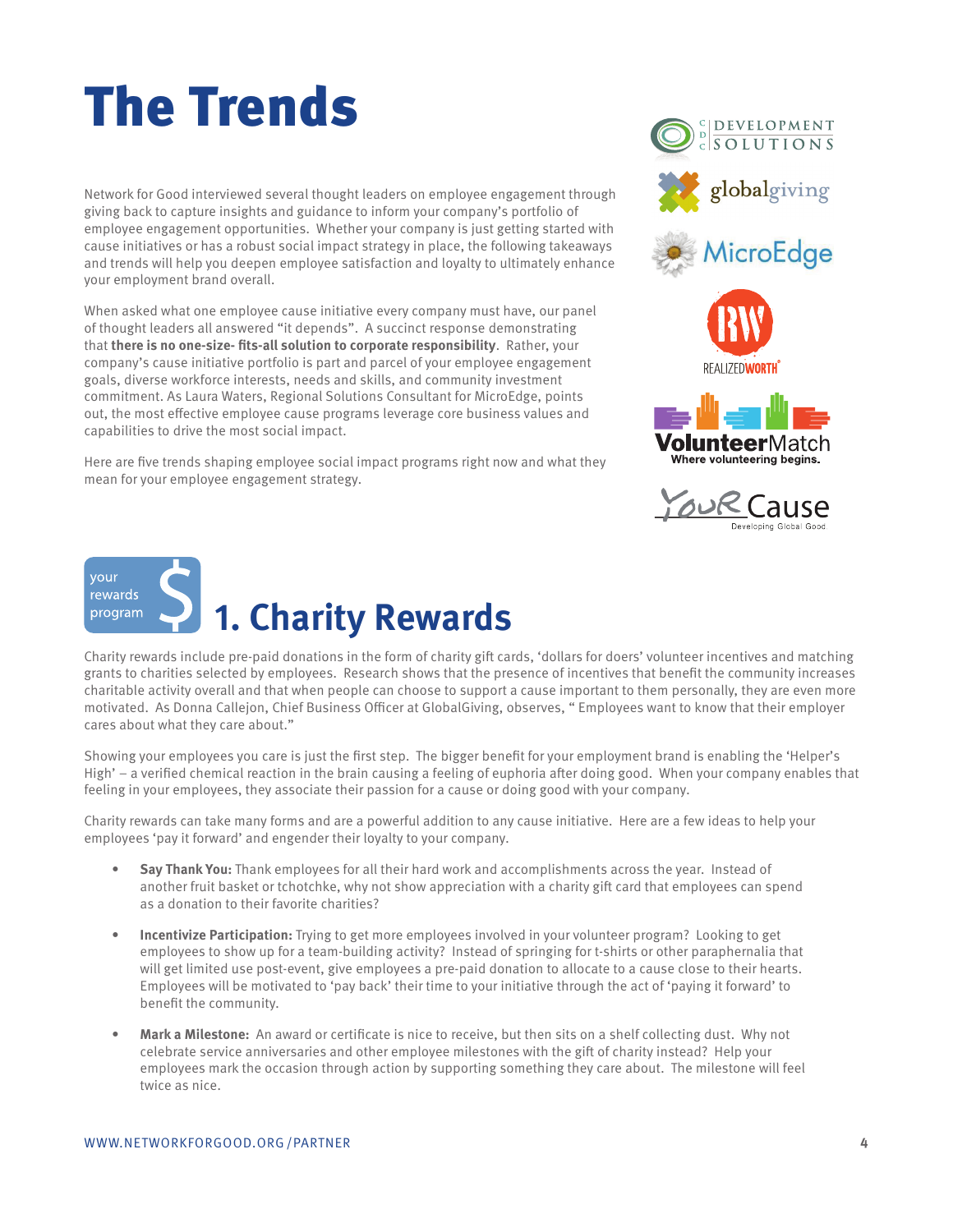<span id="page-4-0"></span>

Amy Chait, Head of Market Development for YourCause, asserts that employee engagement is going mobile. Employees are hungry for ways to opt-in to volunteer programs, make donations, and monitor personal impact via their smart phones. This is particularly true for companies with a large portion of the workforce consistently on the road. As Amy notes, "Our clients continually talk about how their employees are out in the field and not in front of a computer most of the time, therefore mobile access will help support participation for all types of workforce roles." Just as individuals can manage their social networks, calendars and email via phone, so too do they want to be able to manage everything else on the go.

Here are a few ways your company can move towards a mobile-friendly employee engagement portfolio.

- **• Pick the Right Partner(s):** When you evaluate providers for employee giving, grants management, volunteer management and personal sustainability tracking, be sure to ask about their mobile strategy. Vendors that are truly responsive to market trends and client demands will have mobilefriendly platforms available (or in the works) and a plan to help your company make the most of the technology.
- **• Equip Your Workforce:** Just like you have to train your workforce on new administrative and business systems, so too do you need to provide guidance on mobile cause applications. Webinars and inperson information sessions can be great ways to understand employee appetite for and adoption of mobile tools. Additionally, you must provide easy to find and use self-help information, as well as phone or email support via your IT department or the platform vendor's customer support.
- **• Have a Policy:** Employees must have a clear understanding of what activities and applications are sanctioned on work mobile devices versus personal devices. Additionally, given the potentially sensitive personal information an employee may transmit to make a donation, your company must consider data security issues and have a plan for how to protect employee data on mobile devices.

## Take Your Employee Cause Programs to New Heights

Chris Jarvis, Partner and Business Development lead for RealizedWorth, and Donna Callejon, Chief Business Officer for GlobalGiving, recommend taking an employee-centric approach to building your company's cause programs. As Donna asserts, it just makes sense to engage your employees and solicit their input for new programs, since their buy-in and participation will make or break the program. Here are Chris's recommendations to involve employees from the ground-up.

1 **Find the employees who are already engaged with a cause.** It doesn't have to be your company's cause. They just have to be volunteering or giving to something on a regular basis. You can find them through a simple survey or a handful of interviews with employees you know to be volunteering already.

2 **Collaborate with these key employees.** What do they need to be better volunteers at the organizations they are already committed to? Resource them in their goals. And then ask them to help lead the company's efforts. They've been waiting to be asked to do something for a long time.

3 **Design events that meet people at their highest level of contribution.** Provide a great experience for beginners. Offer leadership opportunities and support for intermediaries. And for the most experienced, ask them to take a leadership position and lead the program. We call these 3 stages - tourists, travelers and guides. If you do it right, the guides and travelers will engage the tourists and you'll only have to manage the process and not the people.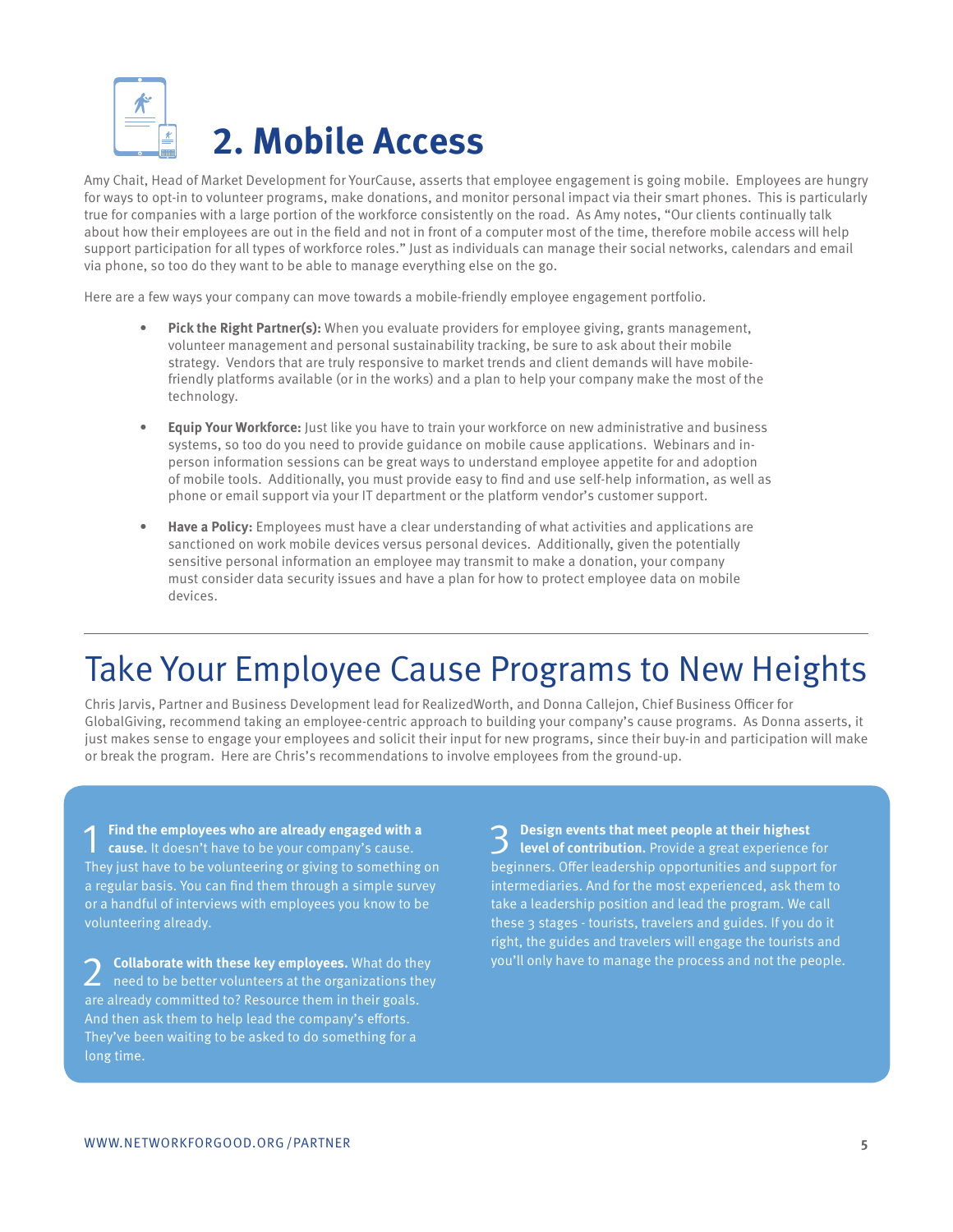<span id="page-5-0"></span>

Employee engagement and social sharing go together like peanut butter and jelly. It's easy to recruit employees that are already active in the community to join your company's cause programs. But how do you get the next wave of employees to sign up? And the next? That's when social proof and storytelling come into play.

The best ambassadors for your cause portfolio are the employees actively engaged in your programs. Equip those employees to tell their personal story about why they care, how they help and what it means to be able to do it alongside other employees. When others hear the passion and see the powerful impact results, they will be clamoring to be a part of your company's dogooding efforts.

Storytelling can take many forms. Here are a few suggestions to help your employees share the call to action to get involved and make a difference:

- **• Update Your Status:** If your company has an employee social network or community, seed a conversation dedicated to social impact, preferably visible to the larger community and not just to people opted-in to hear about cause programs. Then invite your employees to update their status every time they participate in a volunteer activity or hear about a cool nonprofit project. Employees can also congratulate peers on completing social good projects and generally spread the word about how to give back.
- **• Write a Post:** If your company has a blog (employee-facing or for other audiences), ask volunteers and donors to write a guest post about their charitable efforts. The personal accounts will make your company's cause programs accessible and relatable to a larger audience, and demonstrate the good work your company promotes.
- **• Make a Video:** Videos are the ultimate shareable medium. Nothing beats hearing and seeing an employee describe what it means to give back and how your company's cause program helps her or him make a personal impact on a cause close to the heart. You can dedicate an area on your Intranet or employee community to video content, and share the entries in newsletters, on your blog and other employee communications.



When it comes to social actions, bigger isn't always better. While small digital actions for good are often brushed aside as 'slacktivist'<sup> $V$ </sup> slough, there is much to admire about micro do-gooding.

Some consider these small actions as gateway opportunities to engage employees in cause without overwhelming them by a big upfront commitment. Others think about them as complementary to other offline community commitments or habitual charitable giving.

No matter your point of view, research from the [Georgetown University Center for Social Impact Communication and Ogilvy Public](http://csic.georgetown.edu/research/215767.html)  Relations Worldwide<sup>v</sup> proves that **people who engage in micro actions for good are twice as likely to volunteer their time and three times as likely to engage in peer-to-peer fundraising efforts for their cause**, among other noteworthy findings.

Here are three ways to add micro actions to your employee cause portfolio:

**• Add Microgiving:** Imagine if everyone gave \$10 to help solve a social problem. Those small amounts have the potential to add up to tangible resources for charities working on the front lines of social change. Additionally, companies often struggle to get 100% participation in employee giving programs. Hosting mini giving challenges is one way to involve employees who may not be ready to commit to larger annual gifts and keep your entire employee base energized about your cause programs. Challenges can have themes that relate to topical issues (e.g. breast cancer awareness in October, food drives in November) or be open to allow employees to support whatever cause they care about.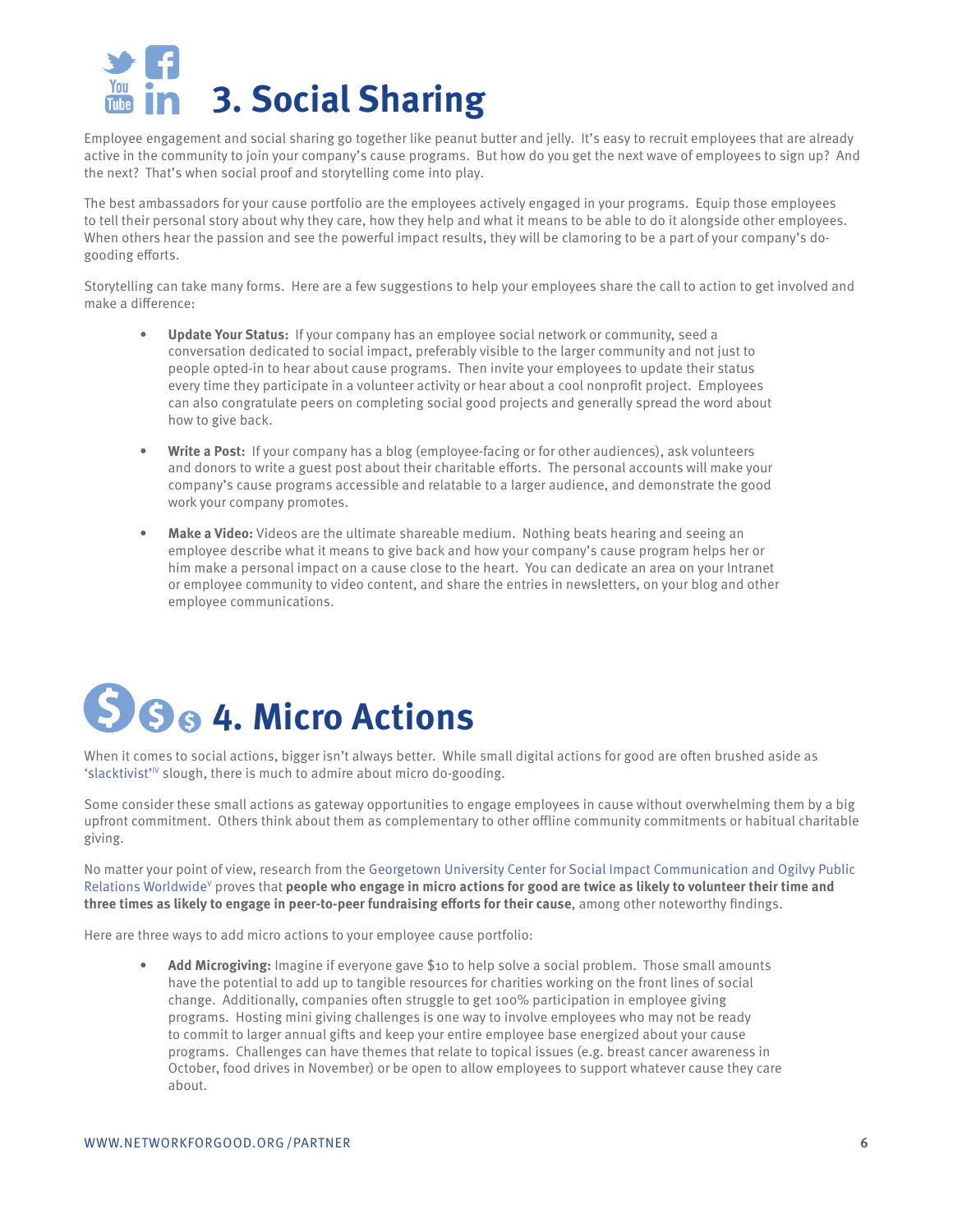- **• Promote Microvolunteering:** Platforms such as RealizedWorth's microvolunteering solution powered by Sparked<sup>vi</sup> allow employees to volunteer their time in small increments (15 minutes, here an hour there). Microvolunteering activities include offering advice to nonprofits on marketing issues or website development, for example, or tagging images and other discrete digital actions that add up to real help for nonprofits. Microvolunteering tasks often draw on employee skills and expertise, and have the added benefit of enhancing professional development.
- **• Try Crowdsourced Philanthropy:** Crowdsourced philanthropy voting contests such as [Chase](https://www.facebook.com/ChaseCommunityGiving)  [Community Givingvii](https://www.facebook.com/ChaseCommunityGiving) aren't just for consumers. Allowing your employees to help your company decide how to allocate philanthropic dollars is a meaningful way to represent your employees' passions through your corporate commitment. Options range from allowing employees to nominate charities for grant consideration, to asking employees to vote on how to distribute funds across a set of charities.

## Create an Employee Engagement Portfolio

A portfolio approach is a key differentiator between an employee social impact program that just checks the box and a truly dynamic program that speaks to the interests, skills and capacity of a diverse workforce. Here are five opportunities you can add to your company's portfolio to engage a wider swath of employees in your cause initiatives:

**1 Employee Giving Program** that allows employees to donate via credit card or payroll deduction to their charity of choice. Traditionally, employee giving programs run on an annual basis, but to increase engagement and enthusiasm companies can create time-bound, themed giving campaigns throughout the year.

**Organized Volunteer Days** that provide a gateway experience with a low time commitment (1 day a year or a few hours every couple months). Not every employee will want to take on big community investment projects, but many will want to feel a part of a corporate culture that values service.

3 **Microvolunteering opportunities** that allow employees to spend 15 minutes to 1 hour of time performing digital tasks to support nonprofit needs and leverage their professional skills at the same time.

**4 Pro Bono/Skills-Based Service** options that allow<br>
employees to take on nonprofit projects alongside paid work that require the same skills set. Skills-based projects have double benefits in that they allow employees to build capacity in the social sector (and feel good about giving back) and enhance professional skills and perspectives that make them better at their day job.

**5 Personal Sustainability** Initiative that allows<br>
employees to manage their own environmental footprint at work and empowers them to suggest (and implement) programs that lessen the company's environmental footprint, too.

Remember, there are even more opportunities to coordinate your employee engagement portfolio with broader company efforts. As Robert Rosenthal, VP of Communications & Marketing at VolunteerMatch notes, companies that co-develop external consumer cause marketing efforts through the lens of employee engagement first often create more compelling and authentic programs. **Employees are your number one brand ambassadors.** According to Robert, "Employee knowledge and participation can go a long way to helping cause marketers ensure their programs pass the 'sniff' test for authenticity and transparency. If employees believe and get on board, consumers are more likely to as well."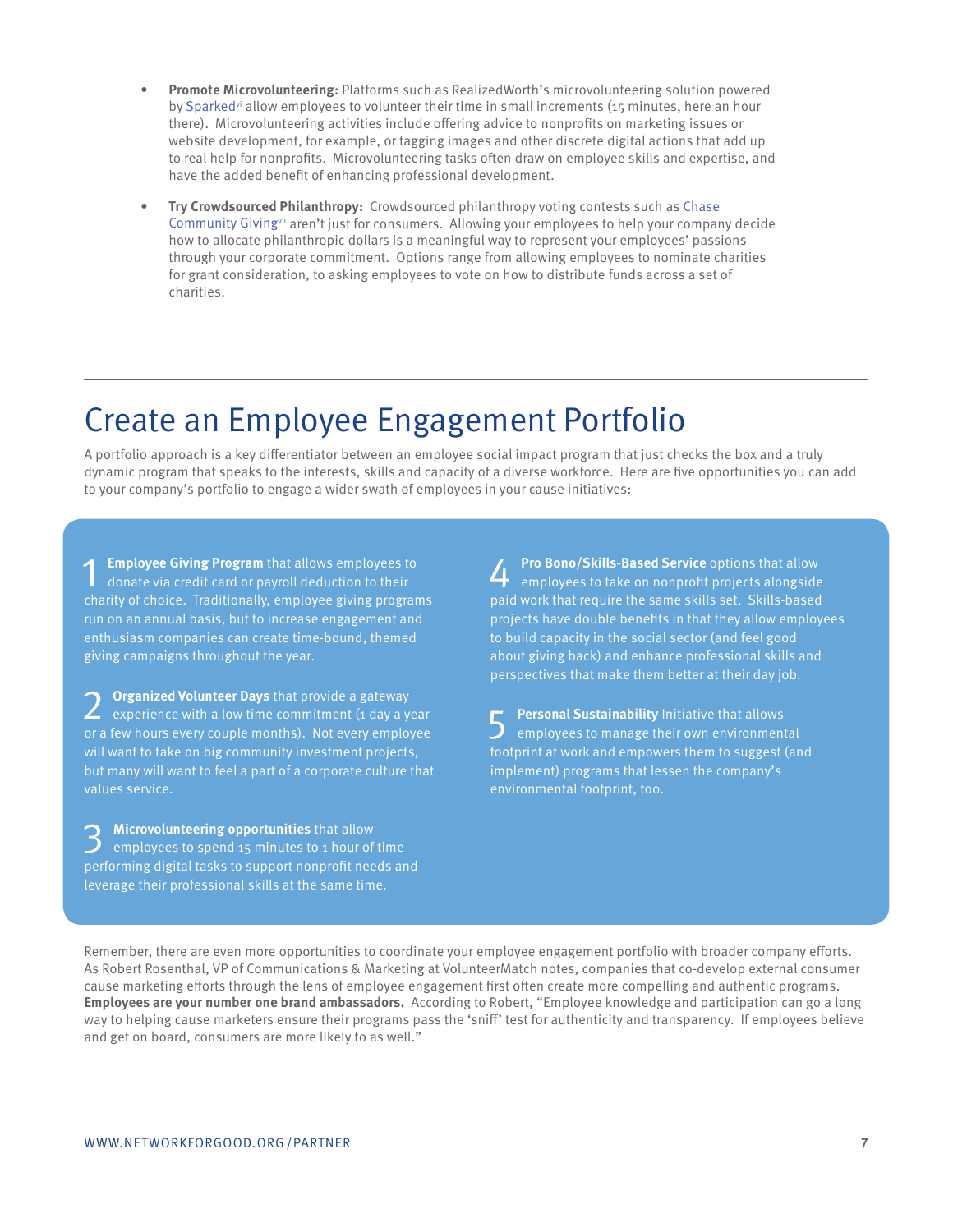<span id="page-7-0"></span>

Several employee engagement thought leaders pointed to global volunteerism as an invaluable component of any company's cause portfolio, even if the workforce isn't internationally-based. Global opportunities to give back are particularly important, though, for companies seeking to make an impact in all the communities in which they operate.

Amanda MacArthur, Vice President at CDC Development Solutions, shares compelling data about the value of [international](http://www.cdcdevelopmentsolutions.org/corporate-volunteerism/)  [corporate volunteerismviii](http://www.cdcdevelopmentsolutions.org/corporate-volunteerism/) to a company's employment brand. According to recent IBM study, **88% of past volunteers said an international corporate volunteer experience increased their leadership skills and 76% are now more likely to complete their career with the company**. Similarly, according to a recent CDC Development Solutions' survey across several corporations, **97% of past volunteers are more motivated in their jobs, while 94% are more invested in their company's future**.

Here are a few suggestions to help take your employee cause programs global:

- **• Give Internationally:** Adding international charities to your employee giving roster allows globally-based employees to support charities in their countries through annual giving campaigns. Global donation options also allow US-based employees to support causes they may care about doing work in other countries.
- **• Do Pro Bono Overseas:** Global companies often struggle to develop a workforce that understands the unique complexities of operating in different countries and cultural contexts. Sending employees abroad to complete pro bono projects in those contexts will enhance their ability to conduct international business upon returning home. There is no substitute for on-the-job training and how better to get a crash course in 'Doing Business in X Country' than to actually do business there.
- **• Invest in Emerging Markets:** According to [CDC Development Solutions' 2012 International Corporate Volunteer](http://cdcdevelopmentsolutions.org/sites/default/files/Benchmarking-Study-2012-Final.pdf)  Benchmark Survey<sup>ix</sup>, dozens of companies are now sending employees to volunteer in emerging markets compared to just a small handful in 2006. The reasons are many, but two speak to core business needs. One, many global companies have interests in emerging markets and getting on-the-ground experience for nonnative employees strengthens their ability to navigate. Two, companies operating in emerging markets have a vested interest in strengthening the infrastructure and social network in those countries so they can ensure long-term business opportunities.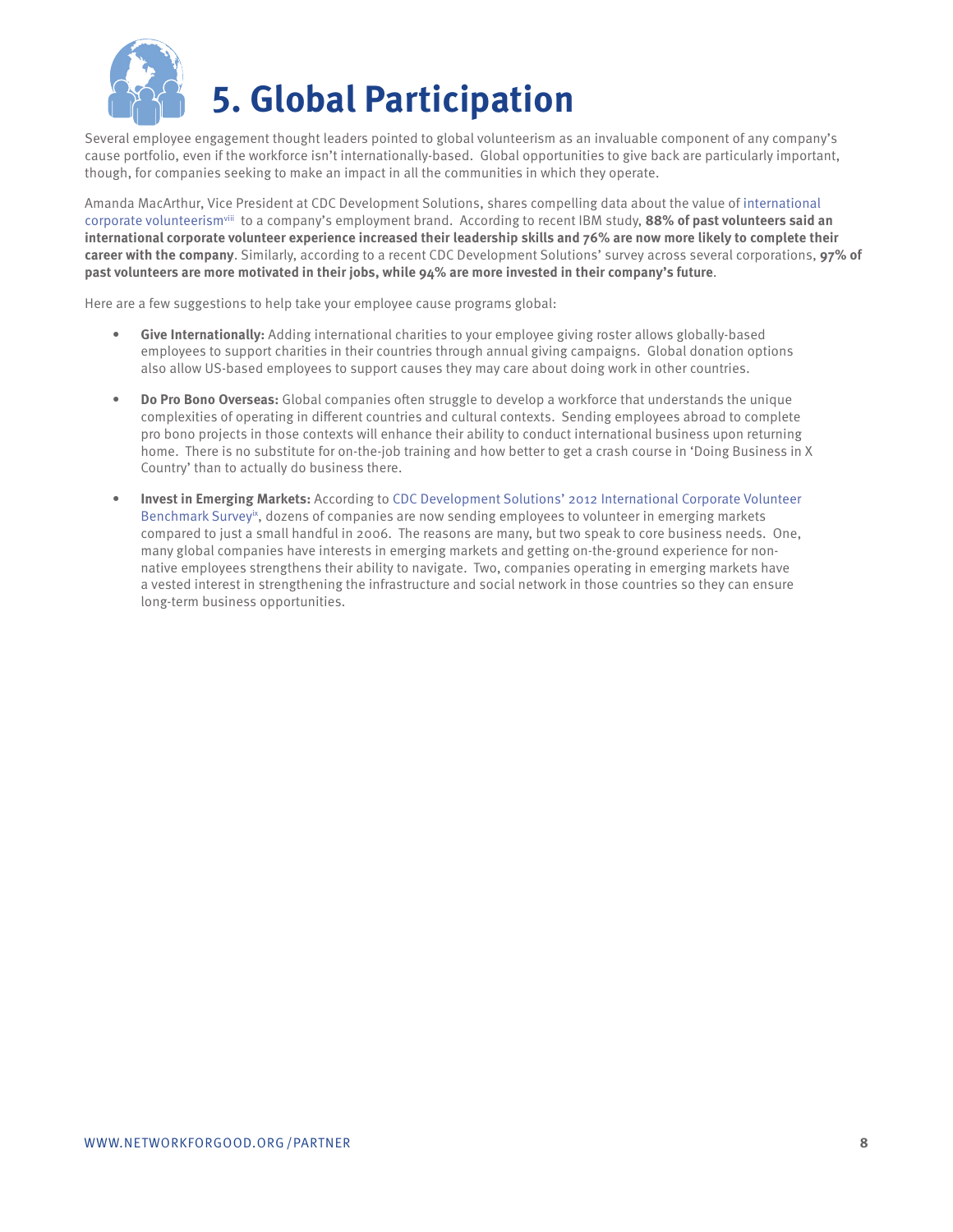# <span id="page-8-0"></span>The Call to Action

Companies that realize the power of motivating and engendering loyalty through a portfolio of cause activities will continue to attract and retain top talent – especially among the millennial generation. These companies will make strategic investments in social impact opportunities that link business goals, employee talents and community needs in compelling and transformative ways.

Are you one of these companies? If the answer is not yet, we're here to help.